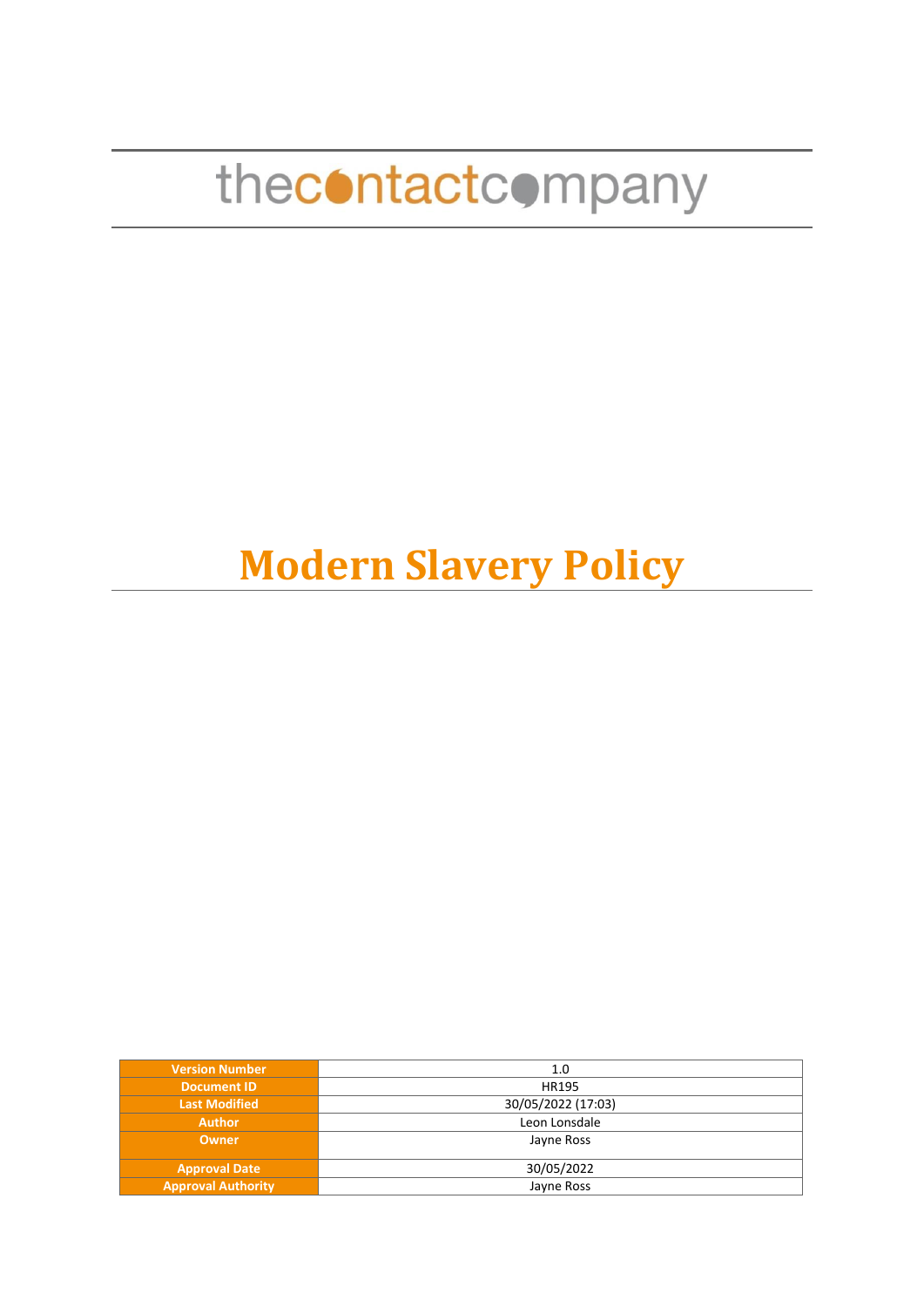## **Contents**

|    | <b>VERSION CONTROL</b>                                                                                                                      |                         |
|----|---------------------------------------------------------------------------------------------------------------------------------------------|-------------------------|
|    | <b>APPROVALS</b>                                                                                                                            | $\overline{2}$          |
|    | <b>DISTRIBUTION</b>                                                                                                                         | $\overline{\mathbf{2}}$ |
| 1. | <b>POLICY STATEMENT</b>                                                                                                                     | 3                       |
| 2. | STEPS FOR THE PREVENTION OF MODERN SLAVERY                                                                                                  | 3                       |
| 3. | <b>OUTSOURCED RECRUITMENT SUPPLY CHAIN</b>                                                                                                  | 3                       |
| 4. | <b>GOODS AND MATERIALS SUPPLY CHAINS</b>                                                                                                    | 4                       |
| 5. | <b>RESPONSIBILITY FOR THE POLICY</b>                                                                                                        | 4                       |
| 6. | <b>REPORTING (INTERNAL)</b>                                                                                                                 | 4                       |
| 7. | <b>REPORTING (EXTERNAL)</b>                                                                                                                 | 5                       |
|    | <b>OUTPUTS</b>                                                                                                                              | 6                       |
|    | <b>REVIEW DATE</b><br><u> 1989 - Johann Barn, amerikan besteman besteman besteman besteman besteman besteman besteman besteman besteman</u> | 6                       |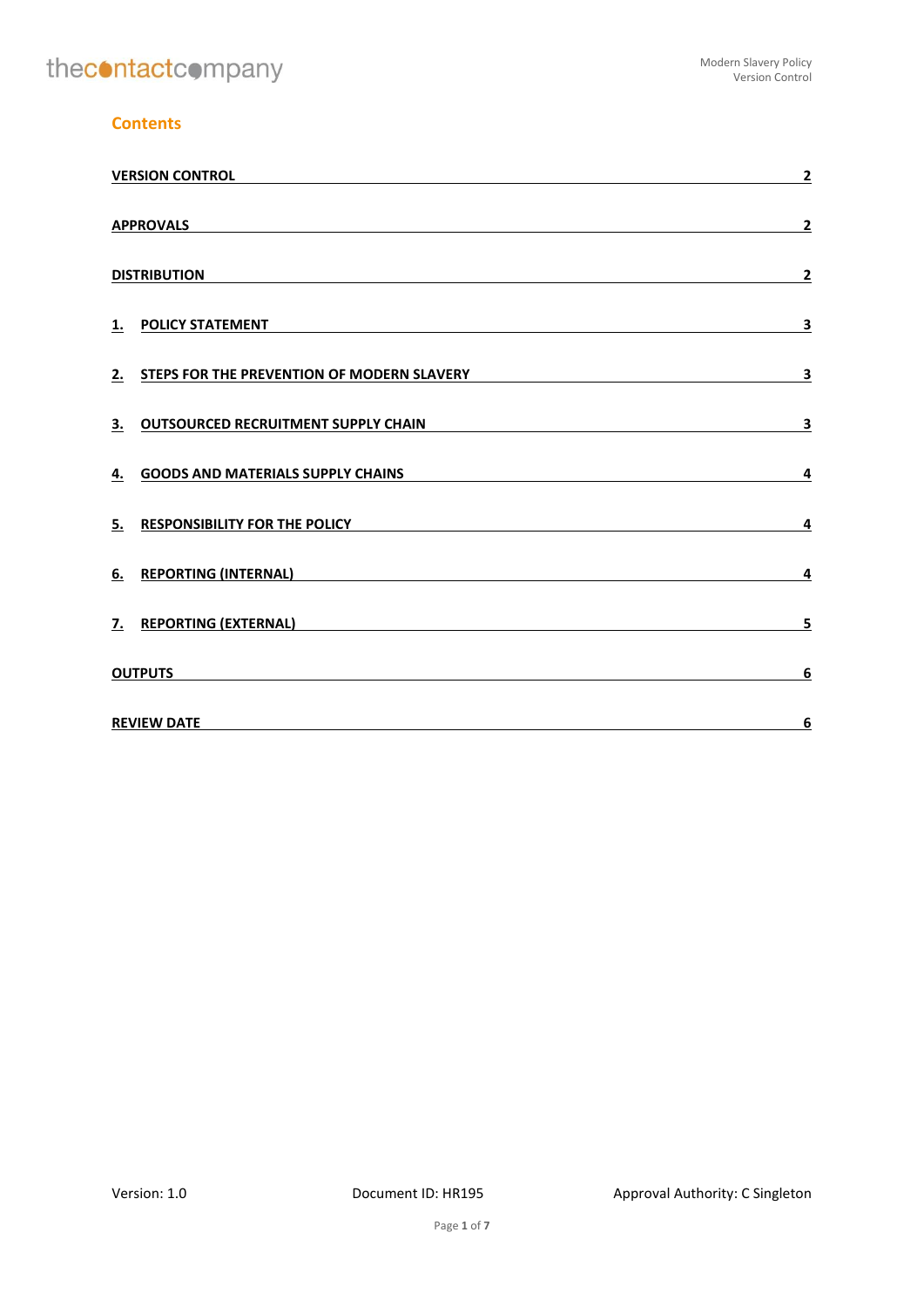## <span id="page-2-0"></span>**Version Control**

| Version | Change Description | Author | Date |
|---------|--------------------|--------|------|
|         |                    |        |      |

## <span id="page-2-1"></span>**Approvals**

| SIUH       |             | itle                      |  |
|------------|-------------|---------------------------|--|
| <b>1.L</b> | <b>Ross</b> | НF<br>maxar<br>- IVA<br>. |  |

## <span id="page-2-2"></span>**Distribution**

| sion | Tille |  |
|------|-------|--|
|      |       |  |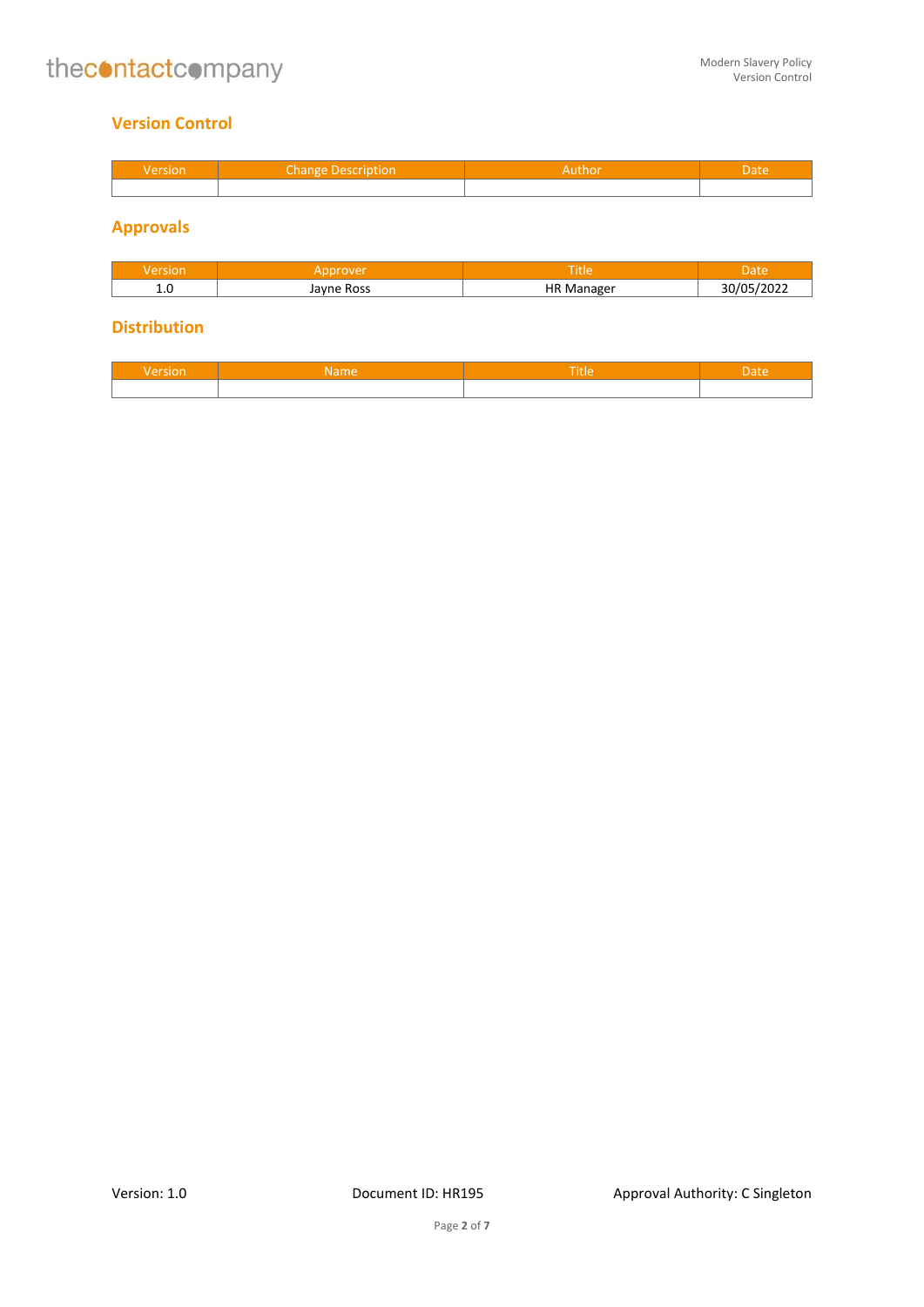## <span id="page-3-0"></span>**1. Policy Statement**

- 1.1. Modern slavery is a criminal offence under the Modern Slavery Act 2015 (the "Act"). Modern slavery can occur in various forms, including servitude, forced or compulsory labour and human trafficking, all of which have in common the deprivation of a person's liberty by another in order to exploit them for personal or commercial gain. This document sets out the policy of The Contact Company with the aim of the prevention of opportunities for modern slavery to occur within its businesses or supply chain. This policy's use of the term "modern slavery" has the meaning given in the Act.
- 1.2. As a business, we have a zero-tolerance approach to modern slavery. We are committed to acting ethically and with integrity in all our business dealings and relationships and to implementing and enforcing effective systems and controls to ensure modern slavery is not taking place anywhere in our own businesses or those of our suppliers.

## <span id="page-3-1"></span>**2. Steps for the Prevention of Modern Slavery**

- 2.1. We are committed to ensuring there is transparency in our own business and in our approach to tackling modern slavery throughout our supply chains, consistent with our disclosure obligations under the Modern Slavery Act 2015. We expect the same high standards from all of our contractors, suppliers and other business partners, and we are evolving and updating our contracting processes to include specific prohibitions against the use of forced, compulsory or trafficked labour, or anyone held in slavery or servitude, whether adults or children We require our suppliers to hold their own suppliers to the same high standards.
- 2.2. Whilst recognising our statutory obligation to set out the steps we have taken to ensure that modern slavery and human trafficking is not taking place in our supply chains, we acknowledge that we do not control the conduct of individuals and organisations in our supply chains. To underpin our compliance with practical steps, we intend to implement the following measure:
	- a) conduct risk assessments to determine which parts of our business and which of our suppliers are most at risk of modern slavery so that efforts can be focused on those areas;
	- b) engage with our suppliers both to convey to them our Modern Slavery Policy and to gain an understanding of the measures taken by them to ensure modern slavery is not occurring in their businesses and their supply chain;
	- c) introduce supplier pre-screening (for example as part of our due diligence process) and self-reporting for our suppliers on safeguarding controls;
	- d) introduce contractual provisions for our suppliers to confirm their adherence to this policy and accept our right to audit their activities and (where practicable) relationships, both routinely and at times of reasonable suspicion.

## <span id="page-3-2"></span>**3. Outsourced Recruitment Supply Chain**

- 3.1. We expect our outsourced recruitment partners to ensure that all goods, materials, services, and labour are:
	- fully complicit with the Modern Slavery Act 2015,
	- transparent and unambiguous,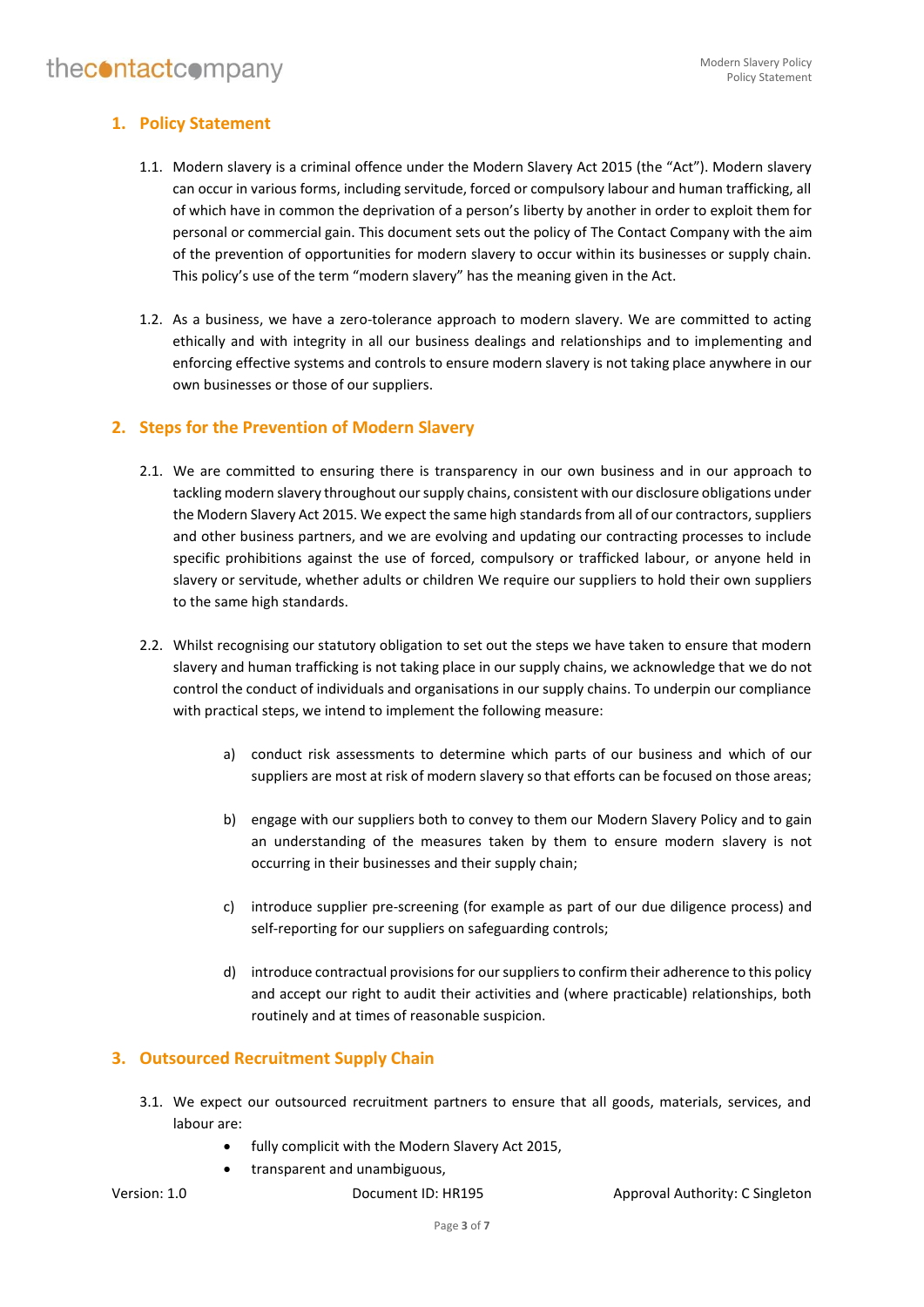- accountable,
- auditable,
- and ethical.
- 3.2. We encourage our outsourced recruitment partners to read the Modern Slavery Act 2015, guidance information on relevant website (specifically ACAS and .gov.uk), and the historic publications from the Inter-Departmental Ministerial Group.
- 3.3. Any individual who suspects non-compliance from any of our outsourced recruitment partners should follow TCC reporting procedure detailed below.
- 3.4. Any person who undertakes work at TCC, whether directly employed or otherwise, will be made aware of the Company's Modern Slavery Policy and Statement and where to find it.

## <span id="page-4-0"></span>**4. Goods and Materials Supply Chains**

- 4.1. TCC does not produce materials or goods for sale or use.
- 4.2. We expect our suppliers, delivery partners, and any other organisations within our supply chain, to ensure that all goods, materials, services, and labour are:
	- fully complicit with the Modern Slavery Act 2015,
	- transparent and unambiguous,
	- accountable,
	- auditable,
	- and ethical.
- 4.3. We endeavour at all times to engage with reputable and ethical suppliers of goods and materials.
- 4.4. We encourage our suppliers, delivery partners, and any other organisations within our supply chain, to read the Modern Slavery Act 2015, guidance information on relevant website (specifically ACAS and .gov.uk), and the historic publications from the Inter-Departmental Ministerial Group.
- 4.5. Any individual who suspects non-compliance from any of our suppliers, delivery partners, and any other organisations within our supply chain should follow TCC reporting procedure detailed below.

## <span id="page-4-1"></span>**5. RESPONSIBILITY FOR THE POLICY**

- 5.1. Ultimate responsibility for the prevention of modern slavery rests with The Board of Directors of The Contact Company. The Human Resources team has overall responsibility for ensuring this policy and its implementation complies with our legal and ethical obligations.
- 5.2. Managers at all levels are responsible for ensuring those reporting to them:
	- a) understand and comply with this policy; and
	- b) are given adequate and regular training on it and the issue of modern slavery

#### <span id="page-4-2"></span>**6. Reporting (Internal)**

Version: 1.0 **Document ID: HR195** Approval Authority: C Singleton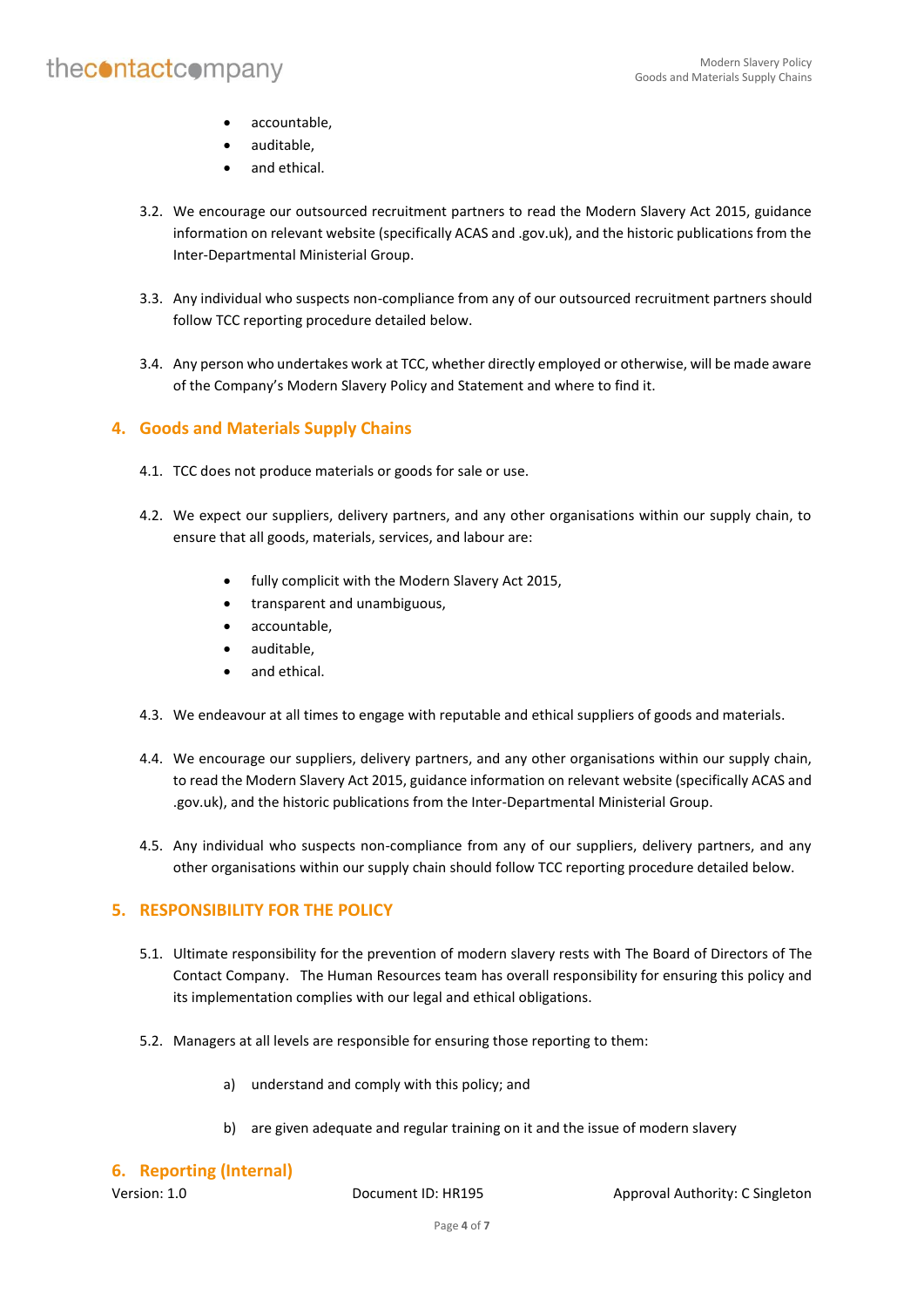6.1. To report internally, available methods of contact are:

6.1.1. Via The Contact Company's Whistleblowing System via the Intranet;

6.1.2. Contacting the Human Resources team

## <span id="page-5-0"></span>**7. Reporting (External)**

7.1. To report externally, available methods of contact are:

7.1.1. By contacting the Human Resources team at **[hrhelpdesk@tcc.co.uk](mailto:hrhelpdesk@tcc.co.uk)**